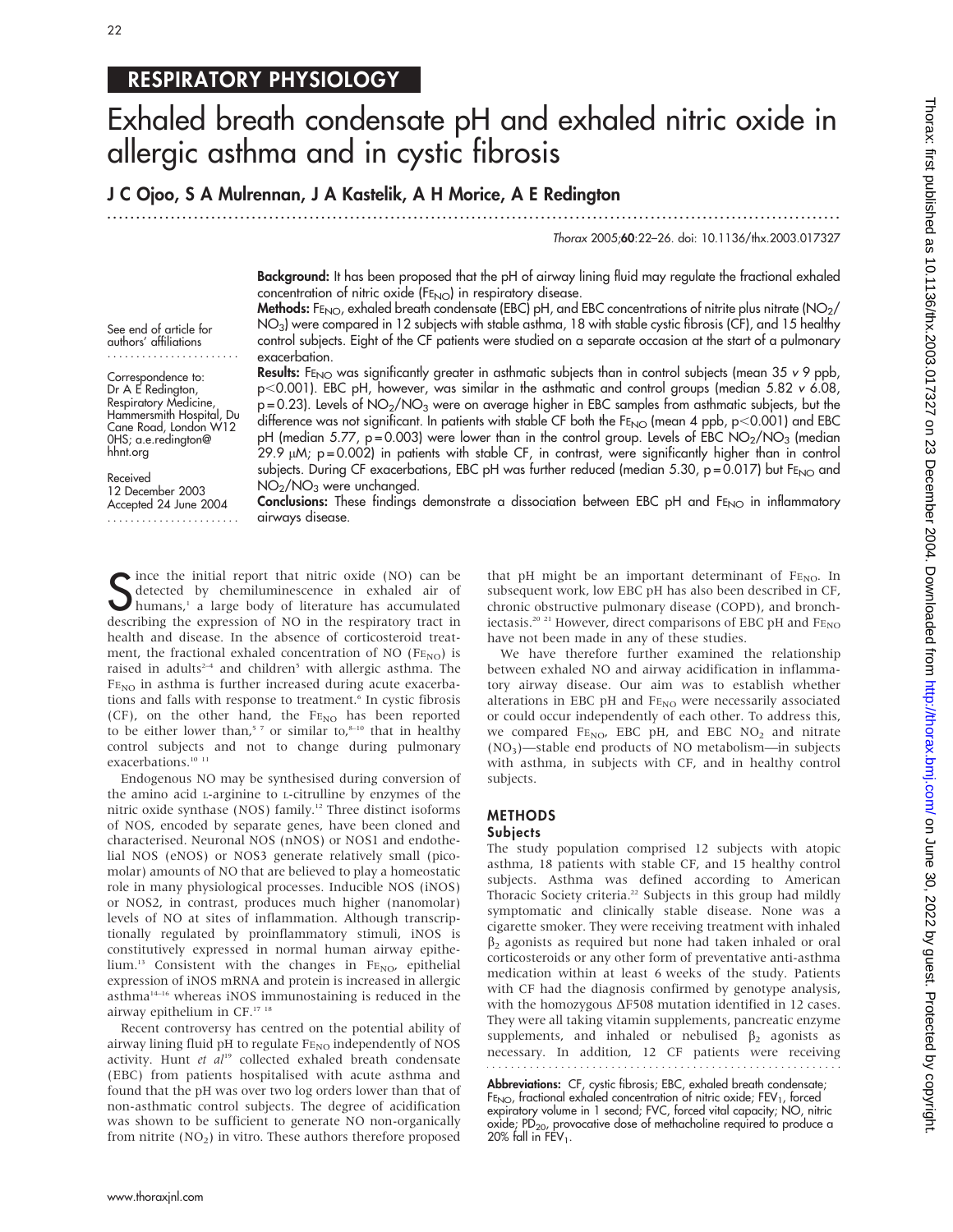treatment with nebulised antibiotics (colistin or gentamicin), three with nebulised DNase, and nine with an inhaled corticosteroid (budesonide or fluticasone propionate). One subject in the CF group was a cigarette smoker. Eight of the 18 CF patients were studied on a separate occasion within 3 days of the start of a pulmonary exacerbation. For the purpose of the study, a pulmonary exacerbation was defined empirically on the basis of clinical characteristics (increase in cough, breathlessness, sputum volume, or sputum purulence) in combination with a requirement for intravenous antibiotics, as judged by the supervising clinician. The control group consisted of healthy non-smoking non-atopic volunteers with no respiratory symptoms and no history of lung disease. All control subjects had normal spirometry and normal airway responsiveness.

The study was approved by the local research ethics committee and all subjects provided written informed consent.

#### Skin prick testing

Skin prick testing was performed with the following allergens: Dermatophagoides pteronyssinus, Dermatophagoides farinae, mixed grasses, cat allergen, and dog allergen (Allergopharma, Reinbek, Germany). Atopy was defined as a positive response (weal diameter 3 mm or more greater than the saline control at 15 minutes) to at least one of these.

#### Pulmonary function

Spirometric tests were performed with a Vitalograph compact spirometer (Vitalograph Ltd, Buckingham, UK). Subjects receiving inhaled bronchodilators were asked to withhold these for at least 6 hours. Airway responsiveness was measured in accordance with European Respiratory Society (ERS) guidelines<sup>23</sup> using a flow controlled nebuliser and dosimeter system (Jaeger Toennies GmbH, Hochberg, Germany). Subjects inhaled increasing doses of methacholine from 0.0256 to 1.44 mg. The provocative dose of methacholine required to produce a 20% fall in forced expiratory volume in 1 second (FEV<sub>1</sub>PD<sub>20</sub>) was calculated by linear interpolation from the logarithmic dose-response plot.

#### Measurement of FENO

FE<sub>NO</sub> was measured using a chemiluminescence analyser (LR2500 series; Logan Research Ltd, Rochester, UK). Nose clips were applied immediately before the manoeuvre to prevent nasal exhalation. Subjects exhaled at a constant flow rate of 250 ml/s in accordance with ERS recommendations.<sup>24</sup> Measurements of  $F_{END}$  were taken from the plateau at the end of exhalation, as determined by simultaneous monitoring of  $CO<sub>2</sub>$ . The procedure was repeated three times and the mean value taken. The machine was calibrated before each use with standard calibration gases.

#### Collection and analysis of EBC

EBC was collected using a device which consisted of a mouthpiece and a two-way non-rebreathing valve connected by polypropylene tubing to a glass Dreschel flask immersed in crushed ice, acting as a condensing chamber. Subjects breathed at a normal frequency and tidal volume for 15 minutes while wearing nose clips, allowing collection of 1.5–2.5 ml of condensate. The pH was measured immediately with a benchtop pH meter (Fisher Scientific Instruments, Loughborough, UK). Vaughan et  $al^{25}$  have recently shown that, at least in the case of deaerated specimens, EBC pH measurements are highly reproducible and independent of condenser temperature, ventilatory pattern, duration of collection, and degree of airway narrowing. In the present study, EBC samples were not deaerated but in preliminary experiments the pH was shown to remain stable for at least

5 minutes after collection. For subsequent assay of  $NO<sub>2</sub>$  and total  $NO<sub>2</sub>$  plus  $NO<sub>3</sub>$  ( $NO<sub>2</sub>/NO<sub>3</sub>$ ), EBC was frozen in 250  $\mu$ l aliquots at  $-80^{\circ}$ C. After thawing, 500 µl samples were spun at 13000 rpm for 30 minutes in a centrifugal filter device with a 10 kDa molecular weight cut off (Microcon YM-10; Millipore Corporation, Bedford, MA, USA). Concentrations of  $NO<sub>2</sub>$  and of  $NO<sub>2</sub>/NO<sub>3</sub>$  in filtrates were determined in duplicate using a commercially available colorimetric assay kit according to the manufacturer's instructions (Cayman Chemical Company, Ann Arbor, MI, USA). The detection limit was approximately  $1 \mu$ M. All samples underwent a single freezethaw cycle.

#### Statistical analysis

Subjects' ages, spirometric measurements, and  $F_{END}$  data were expressed as mean (SD). Data for EBC pH and for  $NO<sub>2</sub>$ and  $NO<sub>2</sub>/NO<sub>3</sub>$  concentrations were expressed as median (range). Comparisons between asthmatic and control groups and between stable CF and control groups were undertaken using an unpaired  $t$  test or Mann-Whitney U test, as appropriate. Comparisons of paired data for CF patients in stable disease and in exacerbation were performed with a paired t test or Wilcoxon test, as appropriate. In the case of  $NO<sub>2</sub>$ , some values were below the detection limits of the assays and were therefore assigned an arbitrary value of 0 for the purpose of analysis. Correlations were sought using Pearson's test or Spearman's test for normally and nonnormally distributed data, respectively. Statistical analysis was performed using StatView 5.01 for Macintosh (Abacus Concepts, Berkeley, CA, USA) and CIA version 2.1.1 software (University of Southampton, Southampton, UK).

#### RESULTS

The clinical and physiological details of the subjects studied are summarised in table 1. Spirometric values in patients with CF were lower on average during acute exacerbations than in stable disease, but the differences were not statistically significant. Asthmatic subjects exhibited varying degrees of airway hyperresponsiveness whereas control subjects all had airway responsiveness in the non-asthmatic range. Methacholine bronchoprovocation was not performed in patients with CF.

The FE<sub>NO</sub> was significantly greater in subjects with asthma than in healthy control subjects  $(35 (19) v 9 (4) ppb,$ difference between means 26 ppb (95% CI 15 to 36); p<0.001, fig 1). The EBC pH, however, was similar in the asthmatic and control groups (5.82 (5.19–6.33) v 6.08 (5.58– 6.64), median difference  $-0.18$  (95% CI  $-0.43$  to 0.11);  $p = 0.23$ , fig 2). Concentrations of  $NO<sub>2</sub>$  in these EBC samples were below the measurable range  $(<1 \mu M)$  except in five cases (two asthmatic and three non-asthmatic) where it was present at low levels (fig 3). Levels of  $NO<sub>2</sub>/NO<sub>3</sub>$  were on average higher in EBC samples from asthmatic subjects, but the difference did not reach statistical significance (21.1 (<1-63.3)  $\mu$ M *v* 11.4 (<1-67.3)  $\mu$ M, median difference 12.3 (95% CI -3.8 to 28.1)  $\mu$ M; p = 0.17). There were no significant correlations between  $FE_{NO}$ , EBC pH, EBC  $NO<sub>2</sub>/NO<sub>3</sub>$ levels, and physiological indices in either the asthmatic or the control group.

In stable CF the  $\rm Fe_{NO}$  was significantly lower than in the control group  $(4 \t3)$   $\nu$  9  $(4)$  ppb, difference between means  $-6$  ppb (95% CI  $-3$  to  $-8$ ); p $< 0.001$ , fig 1), as was the EBC pH (5.77 (4.81–6.99) v 6.08 (5.58–6.64), median difference  $-0.34$  (95% CI  $-0.61$  to  $-0.12$ ); p = 0.003, fig 2). In contrast, levels of EBC  $NO<sub>2</sub>$  in stable CF were significantly higher than in control subjects (2.0 (1.1–13.5)  $\mu$ M  $\nu$  <1 (<1–5.4)  $\mu$ M, median difference 1.9 (95% CI 1.4 to 2.5)  $\mu$ M;  $p < 0.001$ ), as were levels of  $NO<sub>2</sub>/NO<sub>3</sub>$  (29.9 (11.9–51.0)  $\mu$ M v 11.4  $(<1-67.3)$  µM, median difference 19.7 (95% CI 8.7 to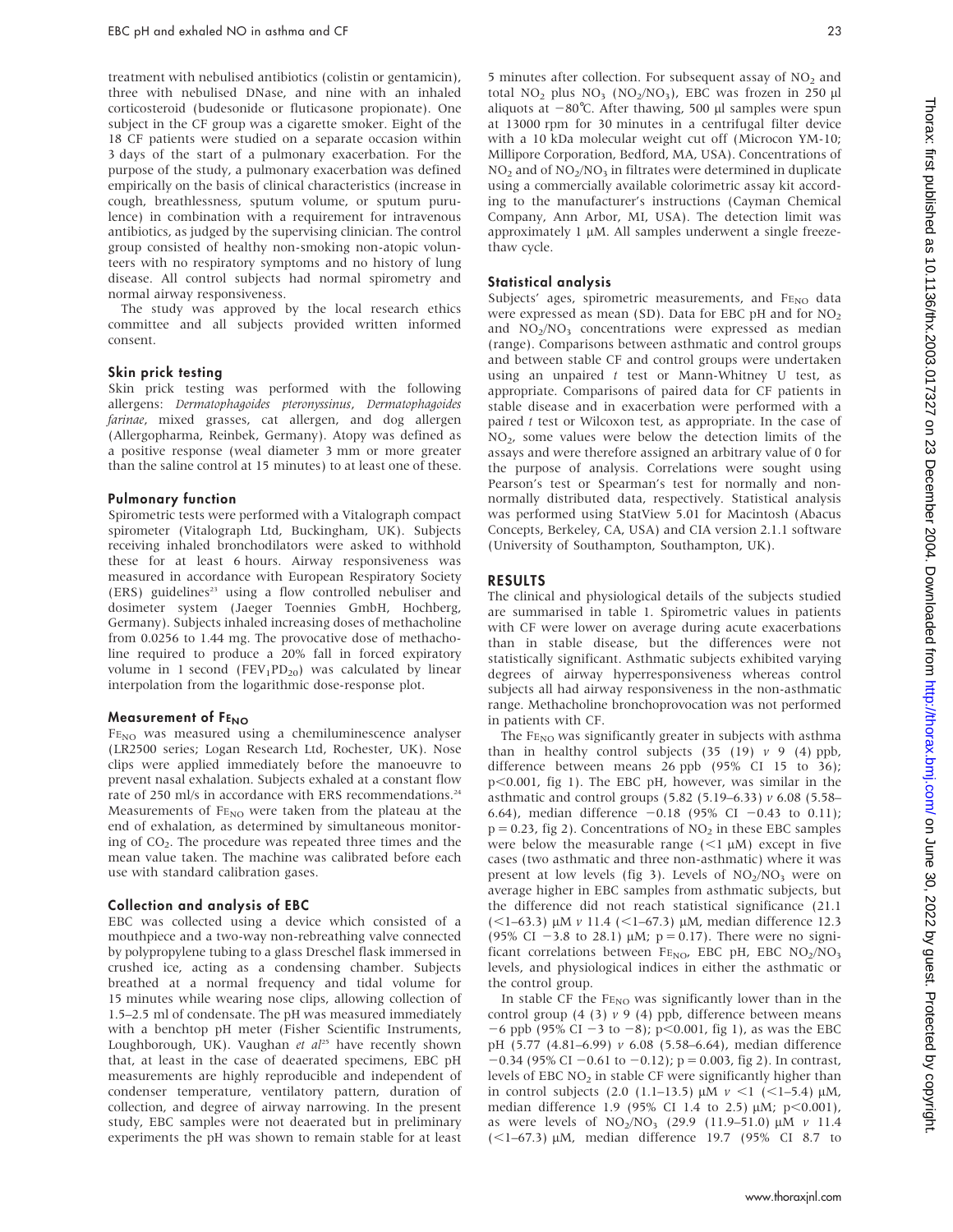|                             | Age (years)t | Sex (M/F) | $FEV1$ (% predicted) $\dagger$ FVC (% predicted) $\dagger$ |          | $FEV1/FVC$ (%)+ | Methacholine PD <sub>20</sub><br>$(mg)$ ‡ |
|-----------------------------|--------------|-----------|------------------------------------------------------------|----------|-----------------|-------------------------------------------|
| Control $(n = 15)$          | 39 (10)      | 6/9       | 103(15)                                                    | 107 (16) | 82(5)           | >1.5                                      |
| Asthma $(n = 12)$           | 38 (16)      | 7/5       | 79 (18)**                                                  | 102 (16) | 66 (12)         | $0.068$ ( $< 0.0256 - 1.3$ )              |
| $CF$ stable $(n = 18)$      | $24(8)$ **   | 11/7      | $68(25)$ **                                                | 88 (17)* | $65(16)$ **     |                                           |
| $CF$ exacerbation $(n = 8)$ | 28 (9)       | 4/4       | 58 (25)                                                    | 82 (20)  | 59 (17)         |                                           |

 $p = 0.002$  v control group; \*\*p $< 0.001$  v control group

28.2)  $\mu$ M;  $p = 0.002$ , fig 3). There were direct correlations between  $FE_{NO}$  and both  $FEV_1$  % predicted ( $r = 0.64$ ,  $p = 0.012$ ) and FVC % predicted ( $r = 0.53$ ,  $p = 0.049$ ; fig 4), but no significant correlations between EBC pH,  $NO<sub>2</sub>$ , or  $NO<sub>2</sub>/$ NO3 and these physiological parameters. There was a further fall in EBC pH during CF exacerbations compared with stable disease (5.30 (4.99–5.86) v 5.77 (4.81–6.99), median difference  $-0.53$  (95% CI  $-1.16$  to  $-0.11$ ); p = 0.017), but no significant change in F<sub>ENO</sub> (3 (2)  $\nu$  4 (3) ppb, difference between means 0 ppb (95% CI  $-2$  to 2); p = 0.91). Levels of EBC NO<sub>2</sub> (2.4 (<1-4.8)  $\mu$ M) and NO<sub>2</sub>/NO<sub>3</sub> (36.6 (13.5– 96.5)  $\mu$ M) during CF exacerbations were higher than in stable disease, but not significantly so.

#### DISCUSSION

Collection of EBC is attracting increasing interest as a novel method of sampling lower airway lining fluid. Compared with techniques such as bronchoalveolar lavage (BAL) and sputum induction, EBC offers the advantages that it is safe, inexpensive, non-invasive, may be repeated at frequent intervals, and can be performed by children and the elderly. Previous reports of disturbances of EBC pH in various forms of respiratory disease have led to speculation regarding the relationship between airway pH and exhaled NO. To our knowledge, however, this is the first study directly to compare EBC pH and  $FE_{NO}$  in the same individuals.

In subjects with mild stable allergic asthma not receiving treatment with corticosteroids, we found that the  $FE<sub>NO</sub>$  was raised and that levels of EBC  $NO<sub>2</sub>/NO<sub>3</sub>$  were also on average higher than those of control subjects. In contrast, the EBC pH



**Figure 1** Measurements of  $FE_{NO}$  in control subjects (n = 15), subjects with mild stable atopic asthma ( $n = 12$ ), subjects with stable CF ( $n = 14$ ), and subjects with CF during exacerbation (n = 7). Horizontal bars represent mean values. For technical reasons, data were unavailable for four of 18 CF subjects during stable disease and for one of eight CF subjects during exacerbation. Comparisons were performed using paired and unpaired t tests, as appropriate.

was normal. The mechanism of the raised  $FE_{NO}$  in these asthmatic subjects does not therefore appear to be acidification of endogenous  $NO<sub>2</sub>$ . A more likely explanation is the increased expression of iNOS that has previously been reported in asthmatic airways.<sup>14-16</sup> Further support for an enzymatic source of exhaled NO derives from the observation that non-selective NOS inhibitors such as  $N<sup>G</sup>$ -nitro-L-arginine methyl ester ( $L-NAME$ ) and  $N<sup>G</sup>$ -monomethyl- $L-arginine$  $(L-NMMA)$  produce a marked reduction in  $FE_{NO}$  in asthmatic (and also non-asthmatic) subjects.26

The increased  $FE_{NO}$  in subjects with mild asthma is consistent with a number of earlier studies, $24$  and the values that we have measured are in agreement with those previously reported. Some studies have also described significant increases in  $NO<sub>2</sub>$  and/or  $NO<sub>2</sub>/NO<sub>3</sub>$  concentrations in EBC<sup>19 27</sup> <sup>28</sup> and induced sputum<sup>29</sup> in asthma. In the present study, NO<sub>2</sub> was below the limit of detection in most samples and  $NO<sub>2</sub>/NO<sub>3</sub>$  measurements were variable, with the difference between groups not statistically significant. These findings are consistent with our previous observations in BAL fluid where levels of  $NO<sub>2</sub>$  and of  $NO<sub>3</sub>$  were similar in healthy control subjects, mild non-steroid treated asthmatics, and the same asthmatic subjects following treatment with fluticasone propionate  $(NO<sub>2</sub>:$  medians 0.74, 0.97, and 0.45 μM; NO<sub>3</sub>: 15.1, 16.5, and 15.4 μM; A E Redington, unpublished data). The normal EBC pH in asthma in the present study is consistent with the data of Kostikas et  $al^{20}$ who reported that EBC pH was decreased in moderate, but not mild, asthma. Similarly, Hunt et al<sup>19</sup> found that the low EBC pH in acute asthma rapidly normalised with antiinflammatory treatment. A reduction in EBC pH—and perhaps, by inference, a contribution of airway acidification



**Figure 2** Measurements of EBC pH in control subjects ( $n = 15$ ), subjects with mild stable atopic asthma ( $n = 12$ ), subjects with stable CF ( $n = 18$ ), and subjects with CF during exacerbation  $(n = 8)$ . Horizontal bars represent median values. Paired and unpaired data were compared using the Mann-Whitney and Wilcoxon tests, respectively.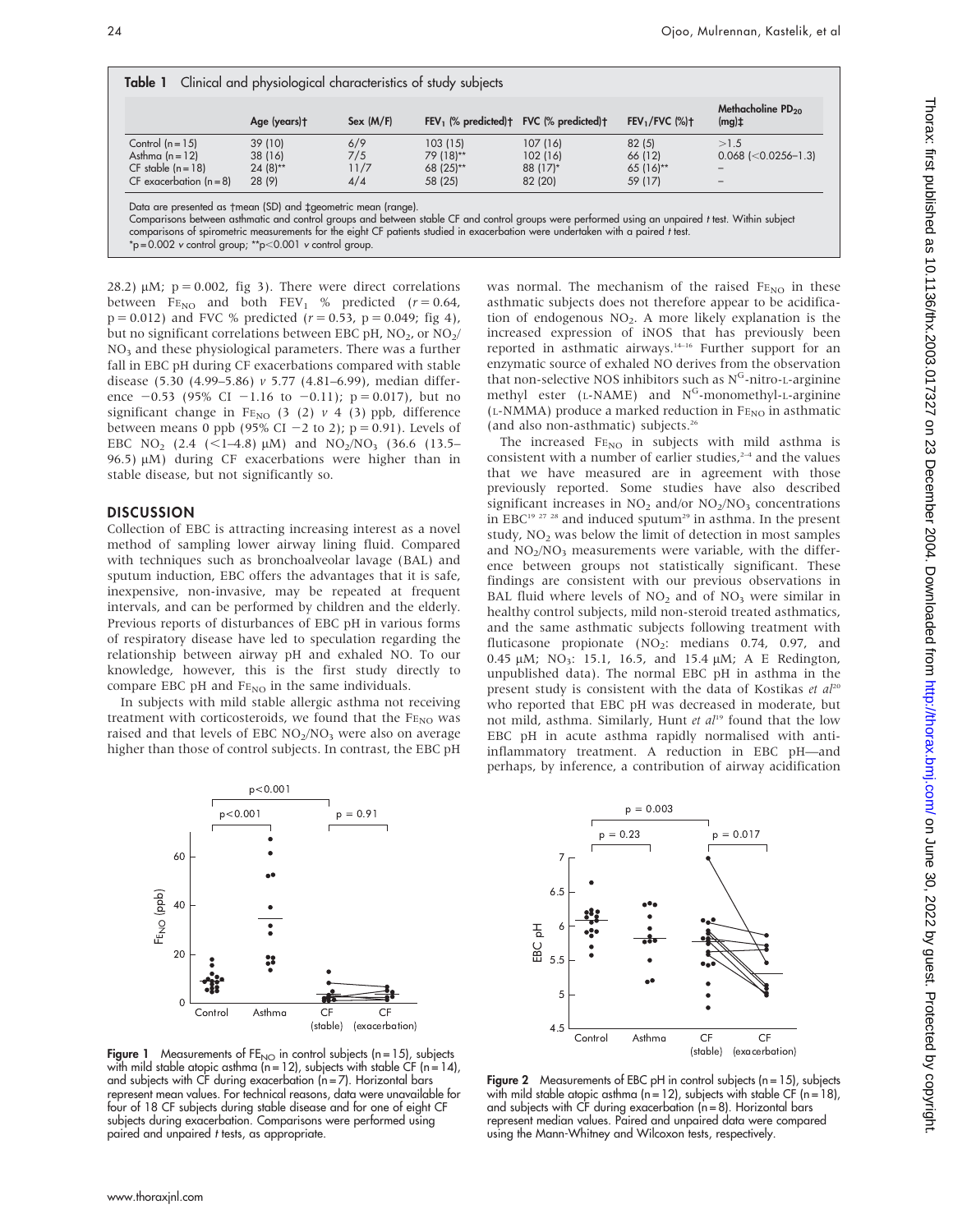

Figure 3 Measurements of (A) EBC NO<sub>2</sub> and (B) NO<sub>2</sub>/NO<sub>3</sub> in control subjects ( $n = 15$ ), subjects with mild stable atopic asthma ( $n = 12$ ), subjects with stable  $CF$  (n = 17), and subjects with  $CF$  during exacerbation (n = 7). For technical reasons, data were unavailable for one of 18 CF subjects during stable disease and for one of eight CF subjects during exacerbation. Horizontal bars represent median values. Paired and unpaired data were compared using the Mann-Whitney and Wilcoxon tests, respectively.

to  $FE_{NO}$ —appears therefore to be a feature only of more severe disease, not of mild asthma.

In contrast to the situation in asthma, we found that stable CF was associated with acidification of EBC and that a further reduction in EBC pH occurred during acute pulmonary exacerbations. Despite the presence of  $NO<sub>2</sub>$  and  $NO<sub>3</sub>$ reserves in quantities that were higher than in control subjects, the reduced pH did not lead to an increase in  $FE<sub>NO</sub>$ . On the contrary,  $F_{\text{ENO}}$  levels in CF were significantly reduced, both in stable disease and during acute pulmonary exacerbations, consistent with previous reports.<sup>5</sup>  $79-11$  These findings indicate that airway acidification, as assessed by EBC pH, does not necessarily increase NO generation, even in the presence of plentiful NO<sub>2</sub> reserves. They confirm and extend the findings of Tate et  $al^{21}$  who also demonstrated acidification of EBC in CF but did not measure  $F_{\text{ENO}}$ . Furthermore, the observation that FENO was reduced in CF whereas levels of  $NO<sub>2</sub>$  and  $NO<sub>2</sub>/NO<sub>3</sub>$  were increased argues against the possibility that these latter constituents are generated by oxidation of NO ex vivo.

Several mechanisms may be considered to explain the reduced EBC pH in CF. Although its role is still not well defined, cystic fibrosis transmembrane conductance regulator (CFTR) facilitates  $HCO<sub>3</sub><sup>-</sup>$  secretion in the pancreas and there is also evidence of apical  $HCO_3$ <sup>-</sup> conductance by CFTR in cultured human airway epithelial cells.<sup>30</sup><sup>31</sup> Defective epithelial  $HCO<sub>3</sub><sup>-</sup>$  transport in CF could therefore lead to lumenal acidification. However, individual EBC pH data points for one



**Figure 4** Correlations between FE<sub>NO</sub> and (A) FEV<sub>1</sub> % predicted and<br>(B) FVC % predicted in subjects with stable CF (n=14). Statistical analysis was performed using Pearson's test.

patient with the heterozygous mutation R117H/ $\Delta$ F508, a genotype associated with significant retention of  $HCO_3^$ conductance,<sup>32</sup> did not represent outliers. Furthermore, a low EBC pH is not specific for CF but appears rather to be a more general feature of inflammatory airways disease, suggesting a role for leucocyte infiltration and activation. Stable CF is associated with predominantly neutrophilic airway inflammation and the degree of sputum neutrophilia is more pronounced during pulmonary exacerbations.<sup>33</sup> Neutrophil activation has been linked to pH reduction in animal models of pleural sepsis,<sup>34</sup> and the EBC pH in COPD is inversely correlated with induced sputum neutrophil counts.<sup>20</sup> Finally, buffering of airway lining fluid in CF might be impaired by an inflammation dependent reduction in epithelial glutaminase expression and NH<sub>3</sub> generation, as has been described in acute asthma.<sup>35</sup>

The mechanism underlying the low  $F_{\text{ENO}}$  in CF, despite the presence of chronic airways infection and inflammation, is uncertain. Firstly, inhaled corticosteroid treatment (which was being taken by nine of the 18 CF patients in contrast to none of the asthmatic or control subjects) must be considered as a possible confounding factor.  $\mbox{F}\mbox{E}_{\rm NO}$  measurements did not differ significantly between those CF patients who were receiving inhaled corticosteroids and those who were not (mean 5  $\nu$  3 ppb), although the possibility of a type II error cannot be excluded. Previous studies of the effect of corticosteroids on FENO in CF have produced conflicting findings.8 36 Secondly, the excess secretions and mucus in CF airways may inhibit the diffusion of gaseous NO into the airway lumen. This would be consistent with the positive correlations that we have demonstrated between FENO and spirometric measurements in stable CF, as more advanced lung disease is presumably associated with increased retention of mucus. It is also in keeping with the increased EBC levels of  $NO<sub>2</sub>$  and  $NO<sub>2</sub>/NO<sub>3</sub>$  in CF demonstrated here and in other studies of NO metabolites in EBC<sup>21 37</sup> or sputum.<sup>11 38</sup> Finally, there may be a primary defect in NO production in